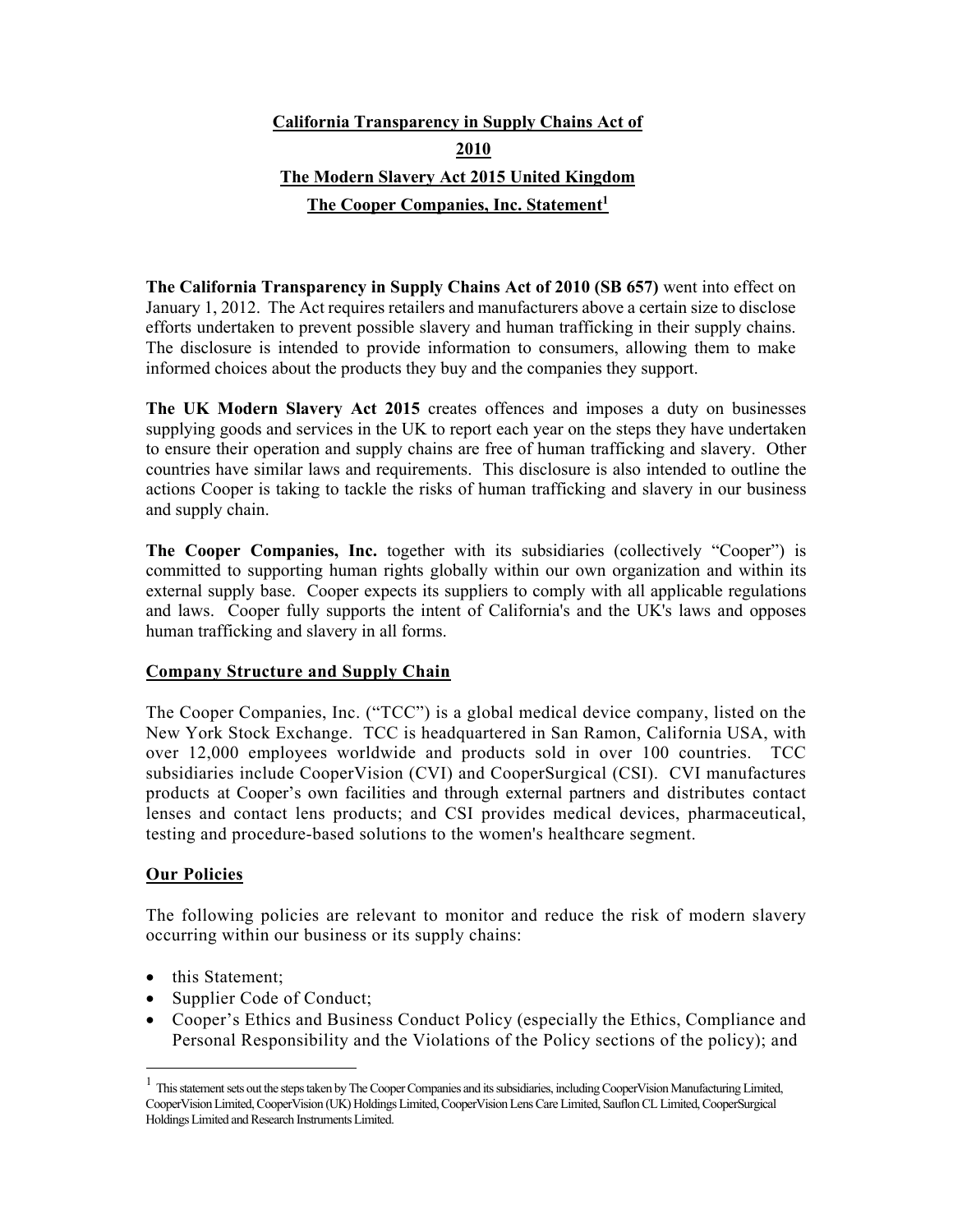Cooper's other policies and standards referenced in policies above. (collectively the "Cooper Policies")

## **Due Diligence and Risk Assessment**

As part of our initiative to identify, assess and mitigate risks:

- i. Cooper uses a risk-based assessment process for evaluating, verifying and selecting direct suppliers.
- ii. Cooper expects all of its suppliers to abide by all applicable laws and regulations and maintain the highest ethical standards.

### **Supplier Agreements, Supplier Code of Conduct**

In its supply agreements, contracts, purchase orders and other arrangements (collectively the "Supplier Agreements") with its direct suppliers, Cooper includes provisions requiring such direct suppliers to comply with applicable laws and regulations, including as relates to the products or materials being supplied. Furthermore, Supplier Code of Conduct mandates that Suppliers shall not participate in human trafficking; use any indentured or forced labour, slavery or servitude or purchase materials or services from companies using forced, involuntary or slave labour**.** 

#### **Measuring Effectiveness**

We monitor any instances of non-compliance with the provisions in the Supplier Agreements and the Cooper Policies to measure how effective we have been in ensuring that slavery and human trafficking is not taking place in any part of our business or supply chains. We would tailor appropriate remedial action on a case-by-case basis should there be any instances of non-compliance.

#### **Training and Accountability**

Cooper provides compliance training to its employees from time to time and as necessary.

Cooper has adopted and implemented its Ethics and Business Conduct Policy worldwide across all divisions, subsidiaries and affiliated companies and is to be followed by all employees. Employees who commit a material violation of the Ethics and Business Conduct Policy may face disciplinary action, up to and including termination of employment. Materiality of a violation shall be determined on a case-by-case basis by the Governance Committee and shall be based on the Committee's business judgment in its sole discretion. All employees certify on an annual basis that they have received, read, and been trained on the Ethics and Business Conduct Policy.

Cooper continues to assess and evaluate its supply chain's responsible sourcing practices. We strive to enforce best practices in our supply chain and within the entirety of our organization.